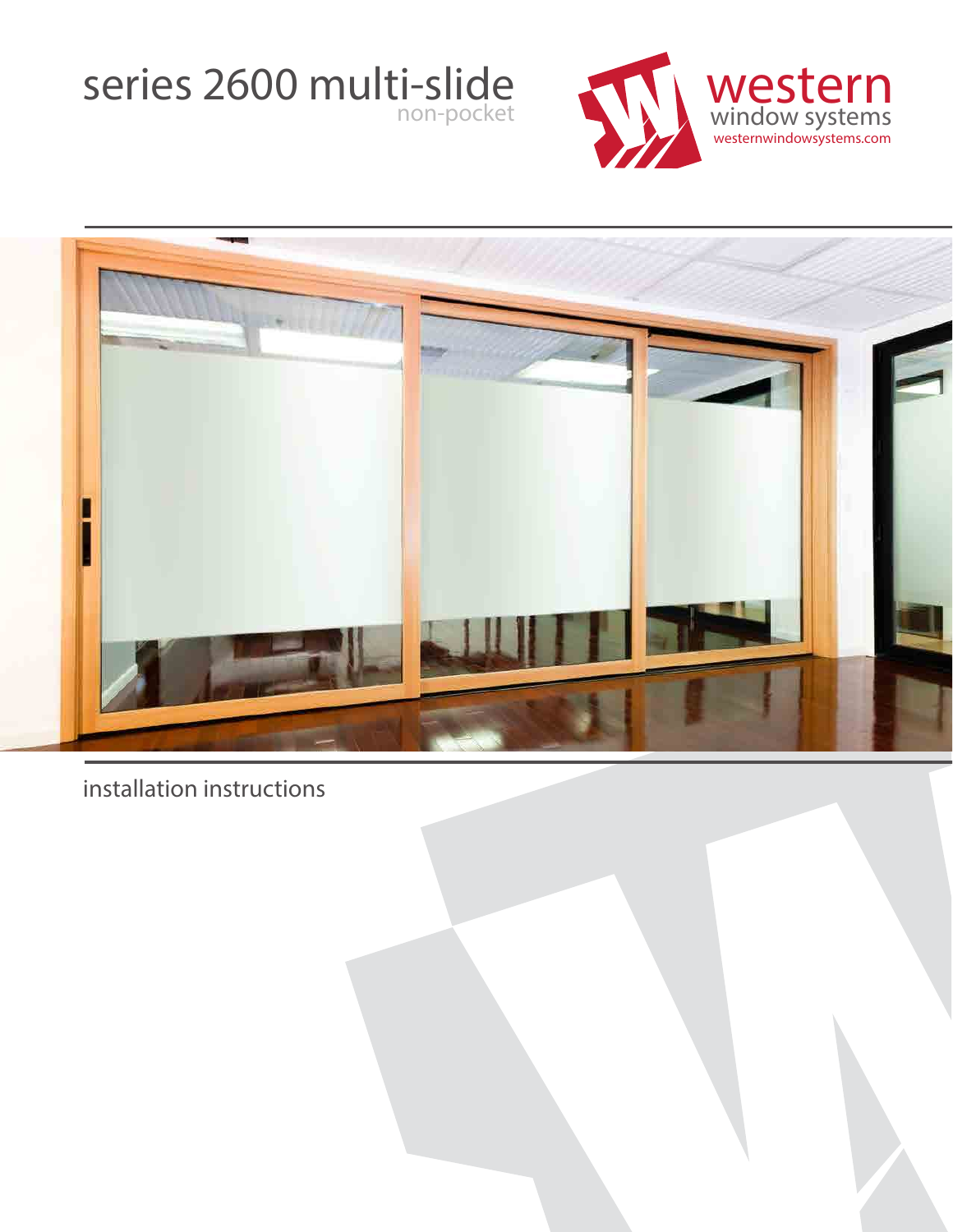

# installation instructions

Exposed interior or exterior wood must be finish-coated immediately after receipt to control moisture gain and **movement, which can cause warping and other problems.**

Begin by inspecting the rough opening carefully to ensure it has been properly prepared to accept the configuration and size you are installing. Then check the floor to see that it is flat and level. If the floor varies more than 1/16-inch per foot or a total of 1/4-inch over the entire width of the opening it must be corrected before proceeding. If the floor is concrete a waterproofing membrane must separate the aluminum from the concrete. If it is a wood substrate it must be protected with appropriate flashing for waterproofing material prior to doorframe installation.

**Frame kit components:** Each door will have a head assembly, a threshold assembly, and two jamb assemblies.

Next , determine the top inside of the threshold by referring to your drawings and remove sill protector strips. Position the threshold on the floor in the approximate location and make sure the inside edge of the threshold is properly aligned with the structure. Inspect the threshold assembly where it meets the floor. Check for and mark any gaps that will need to be filled or shimmed prior to final anchoring. The final installation must result in the threshold being level and supported continuously for proper operation. If the floor condition is wood, it must be protected with appropriate flashing or waterproofing material prior to installation.

Mark installation holes and then remove sill. The next step is to drill ¼-inch installation holes at each marked location approximately 2 inches deep and insert a supplied green plastic anchor plug. If the floor is wood with flashing or waterproofing apply a generous amount of the appropriate sealant at each mark where the installation screws will penetrate the flashing.

Start by assembling the frame on the floor prior to installing in the opening.

Start by laying out the frame parts with the interior sides facing upwards. Seal the predrilled holes in the threshold and head endplates. Then assemble the head and jambs to the sill using #12, ¾-inch pan head screws. Attach the interior wood trim to the header and jambs.

#### frame installation

- 1. Apply a half inch bead of sealant on the floor along the exterior side of the mark from jamb to jamb and from the inside corners across the end to the outside edge of where the threshold assembly will be.
- 2. Apply sealant 6 inches up the inside of the jamb. Inspect the sealant carefully to ensure a complete water barrier has been accomplished across the full width of the opening.
- 3. Using the marks on the floor, set the threshold assembly back in place. Shim as required and proceed with anchoring.
- 4. Use number  $#10$ , 2  $\frac{1}{2}$ -inch flat head screws in the weather-strip channels.
- 5. Using a level, shim the lock jams as required to ensure that they will plum and anchor to the structure through the additional holes using number  $#10$ , 2  $\frac{1}{2}$ -inch flat head screws.
- 6. Complete the jamb assembly by placing the jam filler into the jamb using a plastic block and non marring mallet and tap it into place.
- 7. Complete the anchoring of the head assembly to ensure that it is flat, level and parallel with the threshold. Apply shims and fasteners at the pre drilled anchor locations in the head using #10, 2 1/2" flat head screws. Adjust as necessary to achieve a flat and level condition.
- 8. Begin by locating and removing the black foam blocks from the head channels.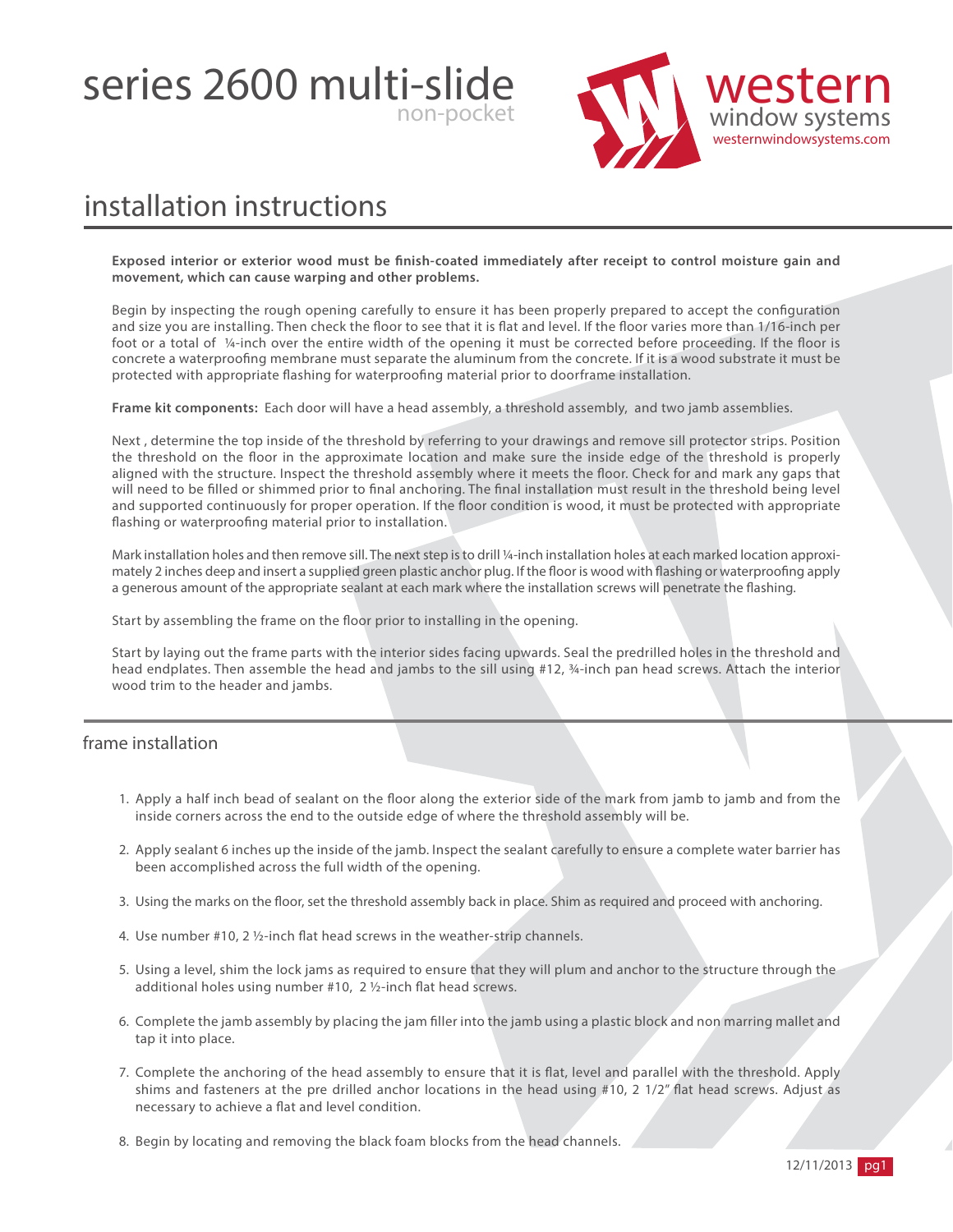

# installation instructions

#### frame installation continued

9. The blocks are approximately  $1'' \times 1'' \times 2''$  and are located in each intermediate panel channel. Set them aside temporarily as they will be reinstalled when the panel installation is complete. Each panel will have a sticker identifying it as the lead panel, intermediate panel or fixed panel.

**NOTE:** The door kit will include one intermediate panel with a three panel door system, or two intermediate panels with a four panel door system.

### lead panel installation

- 10. From the exterior with the bottom rail vinyl to the outside, lean the top of the panel in and insert it into the extreme Interior head track and lower it onto the threshold.
- 11. When adjusting the roller height, carefully lift the panel up to take weight off the rollers prior to adjustment. Access the roller adjuster screw via the pre drilled whole on the interior wood face of the panel's bottom rail. Use a #2 Phillips head screw driver to adjust the roller height. Rollers should be adjusted to create 3/8" gap between the top surface of the threshold and the bottom of the panel's bottom rail. Once all the panels are in, final adjustments may be required to achieve desired reveals.
- 12. Roll the panel toward the lock jamb to view the vertical gap between the panel and jam.
- 13. Make final roller adjustments so the gap is consistent from top to the bottom.
- 14. Locate the intermediate panel that is to be installed directly next to the lead panel.
- 15. From the exterior with a portion of the panel overlapping the interlocker of the lead panel, insert the top into the next head track and lower onto the threshold.
- 16. Repeat the same process with the remaining intermediate panels and make sure to adjust the rollers on the active panels so they roll freely, and set to the specified height above the threshold as noted in 13.
- 17. Locate the fixed panel and install last. From the exterior, lean top of the fixed panel in and insert into exterior head track and lower it onto the threshold.
- 18. Make sure the panel covers the "L" clip that has been attached to the sill.
- 19. Push the fixed panel into the jamb to seat.
- 20. Attach the security screw to the existing bracket mounted to the threshold using a #8, ½-inch hex screw through the predrilled installation hole located on the interior of the bottom panel sill plate.
- 21. To install the exterior "L" clip plate, place on top interlock style plate and mark hole to predrill. After hole has been drilled use a #10, 2  $\frac{1}{2}$  inch flathead screw through the head with the "L" clip resting against the fixed interlock style.
- 22. Make the final adjustments to the panel rollers to achieve the optimum alignment throughout the door system.
- 23. Now tap the wood and or plastic plugs provided in the hardware package into the adjustment hole.
- 24. Nail the Flat wood trim to the interlock of the operable panels.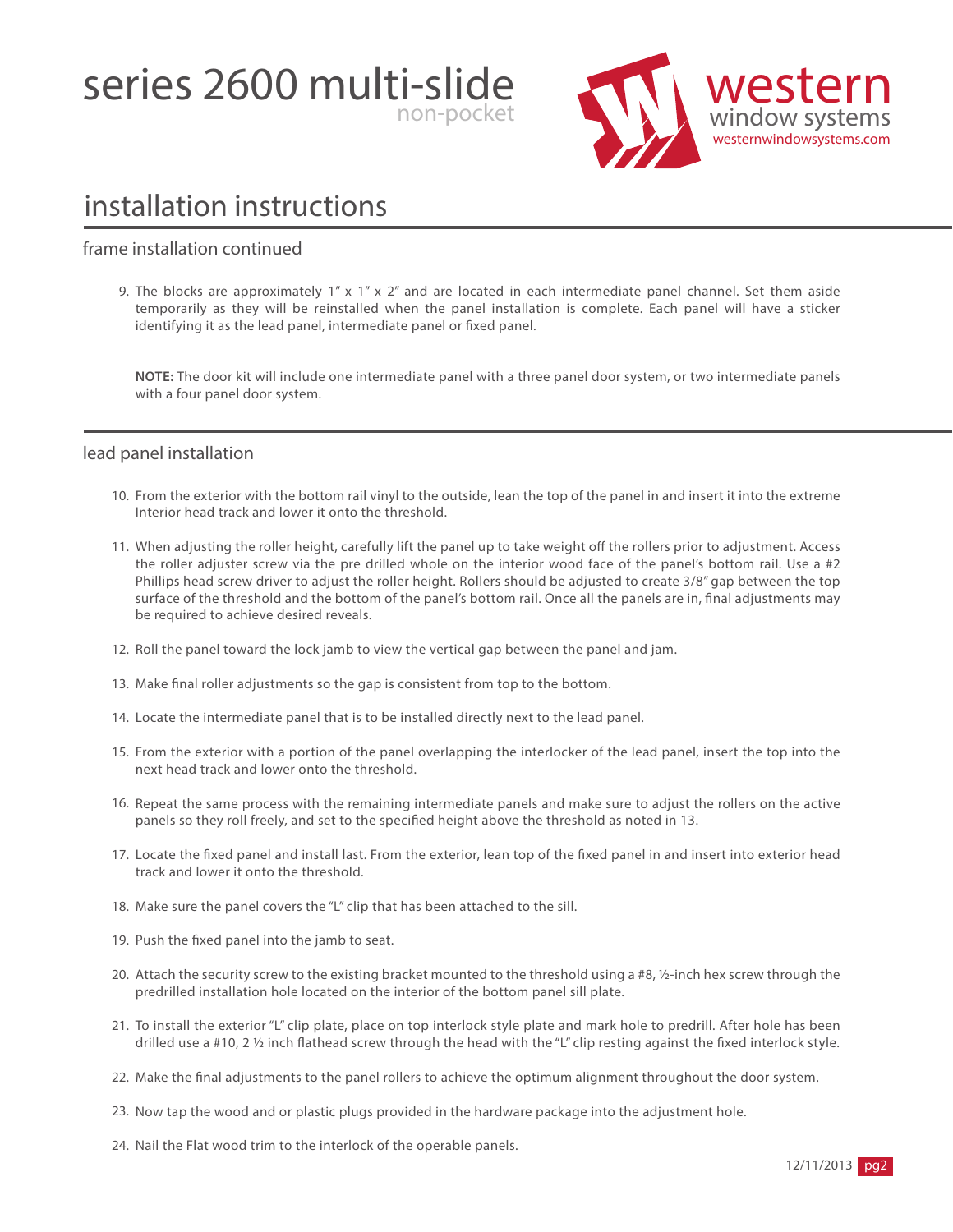

# installation instructions

### hardware installation

- 25. First adjust the strike plate on the lock jam by loosening the two machine screws and moving it up or down until the lock engages fully when actuated.
- 26. Once the strike plate is adjusted Anchor it to the structure using a #10, 2 ½-inch flat head screw through the countersunk center-hole provided.
- 27. To remove excess slack open the sliding panel and adjust the lock using the slotted adjusting screw in the center of the lock.
- 28. From the exterior with the door in the fully closed position, reinstall the black foam blocks into the head channel against the small rubber bumper above the panel.
- 29. Seal the bottom of the fixed panel to the threshold on the exterior side. Seal the interior side of the threshold to the floor from jamb to jamb. Continue the sealant up the jam leg for at least 2 inches.
- 30. Seal the exterior of the doorframe at the head and jambs.
- 31. Use a rubber mallet on a plastic block to tap jamb fillers into place.
- 32. Installation is now complete.

#### **NOTE:**

**Moisture is the enemy of wood. The primary purpose of nishing, in addition to aesthetics, is to protect the wood from moisture. During installation of the products, there may be a penetration of the wood by nails or other fasteners. It is very important to seal these, or any other penetrations, so as to reduce moisture invasion. This protection must also be continued as a maintenance item.**